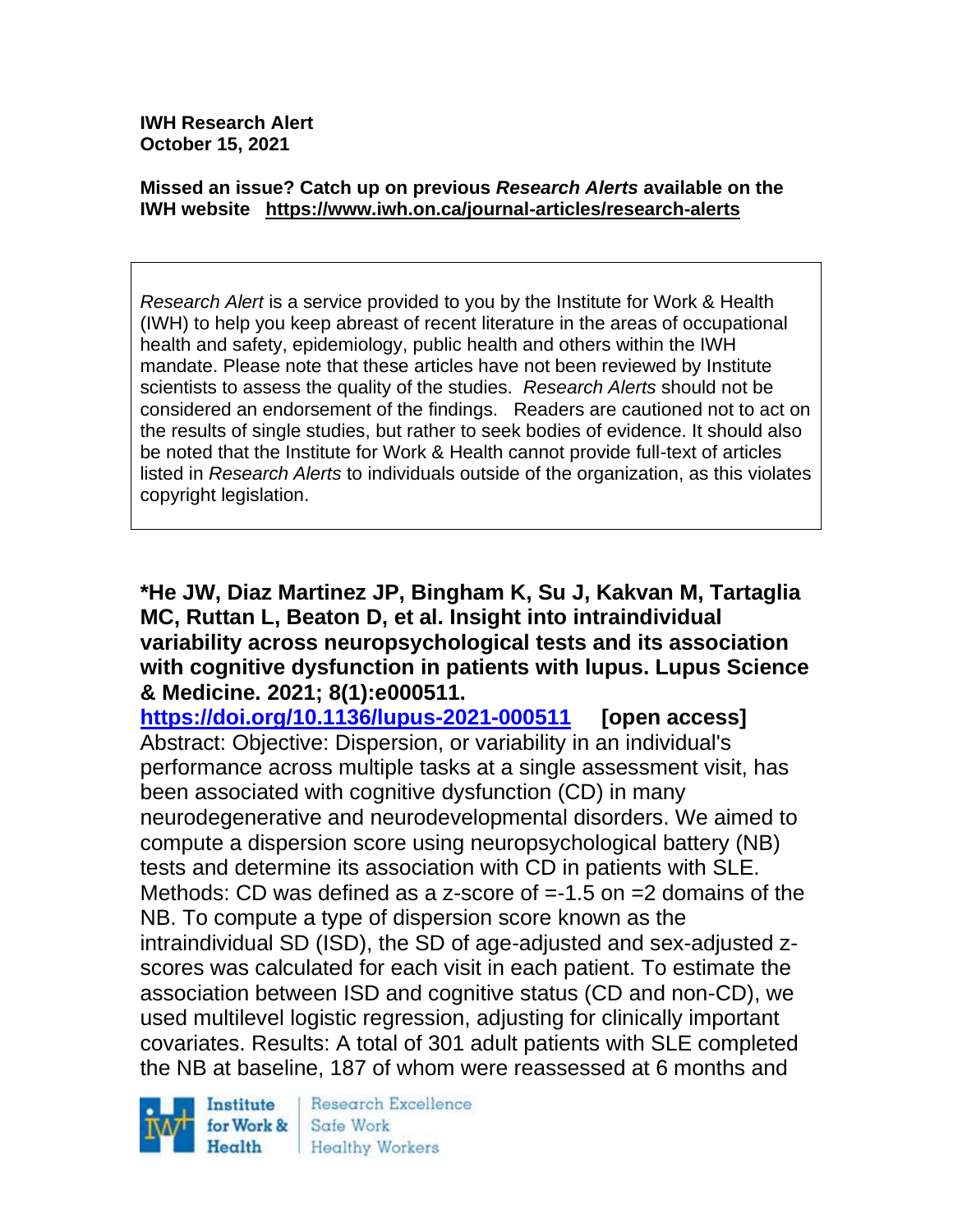189 at 12 months. CD was observed in 35.2% of patients at baseline, 27.8% at 6 months and 28.0% at 12 months. Prior to covariate adjustment, the mean ISD for non-CD was 1.10±0.31 compared with 1.50±0.70 for CD. After adjusting for ethnicity, education, employment, socioeconomic status and anxiety/depression, there was a statistically significant association between ISD and CD (OR for one-unit increase in ISD: 13.56, 95% CI 4.80 to 38.31; OR for 1/10th-unit increase in ISD: 1.30, 95% CI 1.17 to 1.44). Findings were valid across multiple sensitivity analyses. Conclusion: This is the first study to show that patients with SLE who were classified as having CD by the NB had more variability across the NB tests (ie, higher ISD score) compared with those who were not classified as having CD.

# **\*Lee JJY, Gignac MAM, and Johnson SR. Employment outcomes in systemic sclerosis. Best Practice & Research, Clinical Rheumatology. 2021; 35(3):101667.**

**<https://doi.org/10.1016/j.berh.2021.101667>** 

Abstract: Work disability is highly prevalent in the systemic sclerosis (SSc) population; yet, it is an area of research that continues to be underrecognized and underexplored. In this chapter, we review the burden of this work disability by exploring the reported prevalence of work loss, the risk factors associated with reduced work participation, the impact on work productivity outcomes, and the economic consequences of work disability in individuals with SSc. Finally, we discuss the potential challenges in the workplace and strategies that may foster employment retention in this population. We subsequently present a conceptual framework for work disability in the context of SSc, which incorporates our understanding of the various work disability concepts and the potential facilitators that may accelerate a worker toward complete work loss

**\*Perruccio AV, Yip C, Power JD, Canizares M, Gignac MAM, and Badley EM. Understanding the association between osteoarthritis and social participation: the Canadian longitudinal study on aging. Arthritis Care and Research. 2021; [epub ahead of print].**

# **<https://doi.org/10.1002/acr.24366>**

Abstract: OBJECTIVE: The focus on disability in osteoarthritis (OA) has largely been on the ability to perform specific activities, which

Institute Health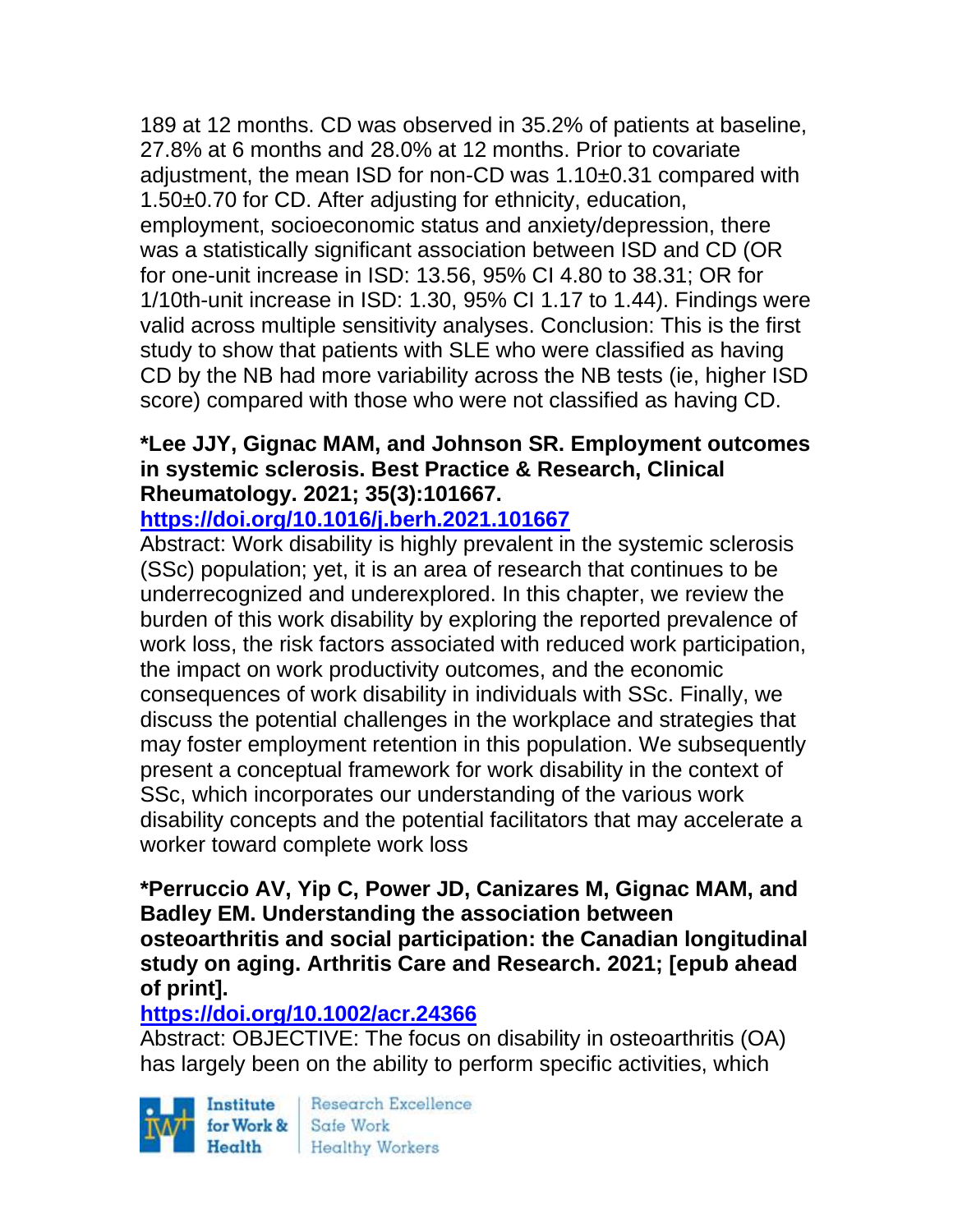neglects the greater implications for social participation. We investigated the association between OA and social participation, considering activity limitations and instrumental supports as intervening variables in the association. METHODS: Data were from 21,214 respondents, ages 45-85 years, from cycle 1 of the Canadian Longitudinal Study on Aging. The questionnaire elicited information regarding self-reported doctor-diagnosed OA, difficulty with 14 activities, perceived availability and receipt of instrumental supports, and 17 social participation activities. Structural equation modeling was used. The primary outcome was social participation, and the primary predictor was OA. The intervening variables included activity limitations, received instrumental supports, and perceived instrumental supports. Latent variables were developed for intervening and social participation variables. The covariates included age, sex, body mass index, income, education, smoking, and comorbidity count. RESULTS: The mean age of the respondents was 63 years, 51% were female, and 26.5% reported having OA. Two distinct social participation indicators were identified, including social participation-diversity and social participation-intensity. When intervening variables were not considered, minimal/no association was found between OA and social participation. When intervening variables were considered, unique pathways linking OA and social participation were found. The overall negative association between activity limitations and social participation was partially direct and partially buffered by both receipt of and perceived availability of instrumental supports. In the absence of activity limitations, OA was associated with greater social participation. CONCLUSION: Enhanced social participation in people with OA who do not have activity limitations may reflect proactive steps taken by those with mild OA to maintain activity and social engagement. For those with activity limitations, findings highlight the need for interventions to mitigate limitations and draw particular attention to the importance of both provision and awareness of available instrumental supports in maintaining social participation

**Beckman KL, Monsey LM, Archer MM, Errett NA, Bostrom A, and Baker MG. Health and safety risk perceptions and needs of appbased drivers during COVID-19. American Journal of Industrial Medicine. 2021; 64(11):941-951.** 

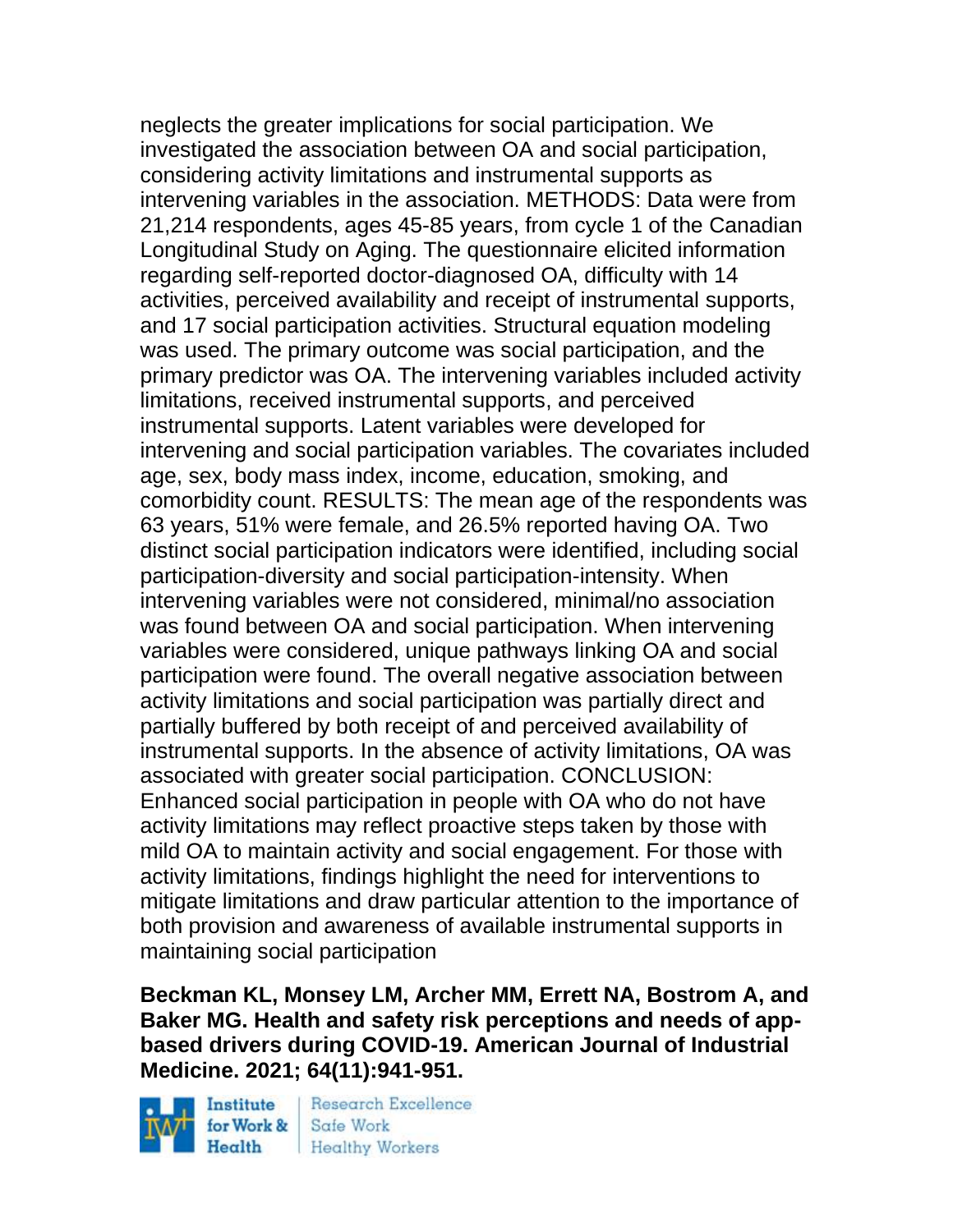### **<https://doi.org/10.1002/ajim.23295>**

Abstract: BACKGROUND: App-based drivers face work disruptions and infection risk during a pandemic due to the nature of their work, interactions with the public, and lack of workplace protections. Limited occupational health research has focused on their experiences. METHODS: We surveyed 100 app-based drivers in Seattle, WA to assess risk perceptions, supports, and controls received from the company that employs them, sources of trust, stress, job satisfaction, COVID-19 infection status, and how the pandemic had changed their work hours. Data were summarized descriptively and with simple regression models. We complemented this with qualitative interviews to better understand controls and policies enacted during COVID-19, and barriers and facilitators to their implementation. RESULTS: Drivers expressed very high levels of concern for exposure and infection (86%-97% were "very concerned" for all scenarios). Only 31% of drivers reported receiving an appropriate mask from the company for which they drive. Stress (assessed via PSS-4) was significantly higher in drivers who reported having had COVID-19, and also significantly higher in respondents with lower reported job satisfaction. Informants frequently identified supports such as unemployment benefits and peer outreach among the driver community as ways to ensure that drivers could access available benefits during COVID-19. CONCLUSIONS: App-based drivers received few protections from the company that employed them, and had high fear of exposure and infection at work. There is increased need for health-supportive policies and protections for app-based drivers. The most effective occupational and public health regulations would cover employees who may not have a traditional employeremployee relationship

**Burlet-Vienney D, Chinniah Y, Nokra A, and Ben Mosbah A. Safety in the Quebec construction industry: an overview of and possible improvements in hazardous energy control using lockout on construction sites by electricians, pipefitters, refrigeration mechanics and construction millwrights. Safety Science. 2021; 144:105468.**

**<https://doi.org/10.1016/j.ssci.2021.105468>** 



Research Excellence **Healthy Workers**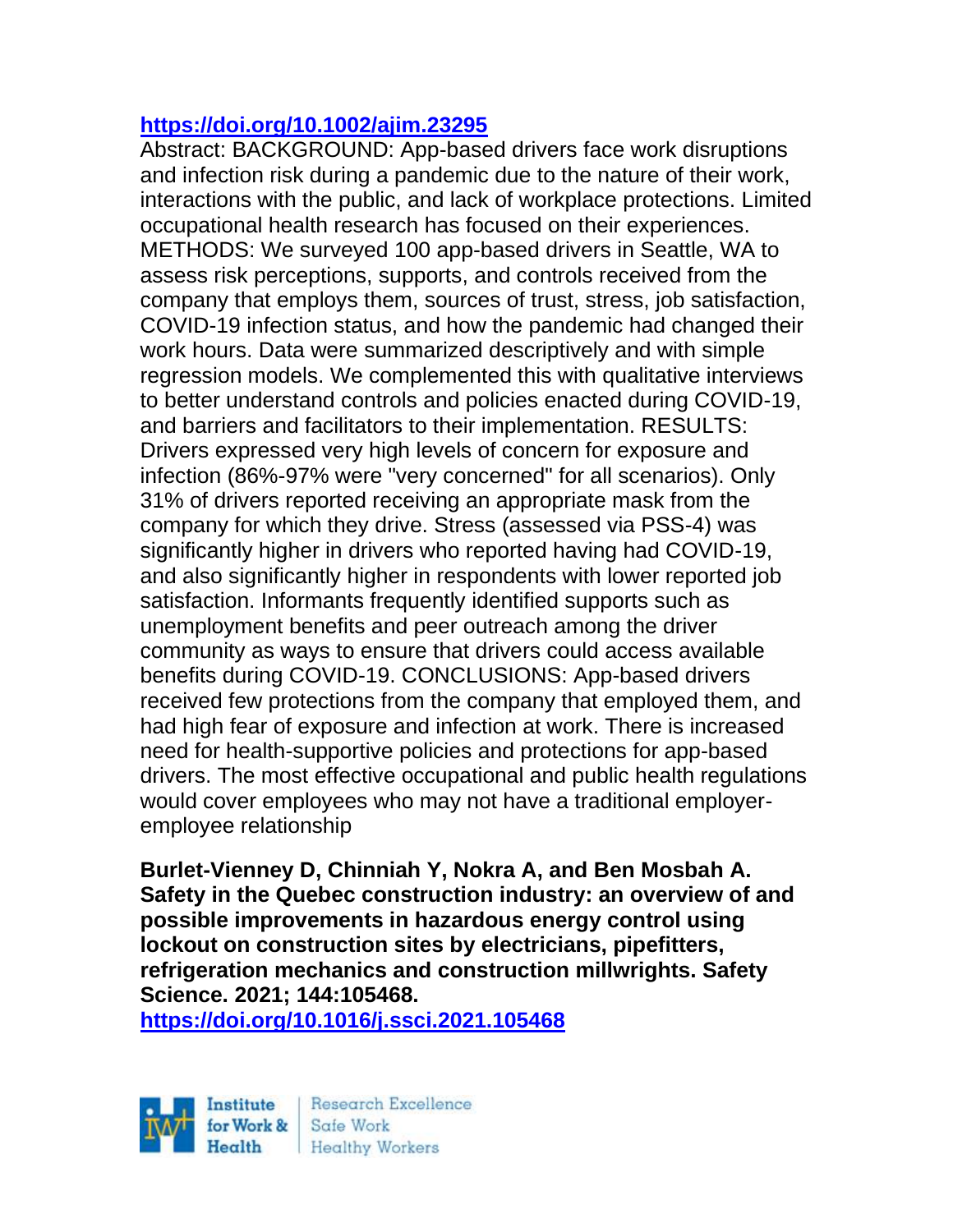### **Cherrie JW, Cherrie MPC, Smith A, Holmes D, Semple S, Steinle S, et al. Contamination of air and surfaces in workplaces with SARS-CoV-2 virus: a systematic review. Annals of Work Exposures and Health. 2021; 65(8):879-892.**

**<https://doi.org/10.1093/annweh/wxab026> [open access]** Abstract: OBJECTIVES: This systematic review aimed to evaluate the evidence for air and surface contamination of workplace environments with SARS-CoV-2 RNA and the quality of the methods used to identify actions necessary to improve the quality of the data. METHODS: We searched Web of Science and Google Scholar until 24 December 2020 for relevant articles and extracted data on methodology and results. RESULTS: The vast majority of data come from healthcare settings, with typically around 6% of samples having detectable concentrations of SARS-CoV-2 RNA and almost none of the samples collected had viable virus. There were a wide variety of methods used to measure airborne virus, although surface sampling was generally undertaken using nylon flocked swabs. Overall, the quality of the measurements was poor. Only a small number of studies reported the airborne concentration of SARS-CoV-2 virus RNA, mostly just reporting the detectable concentration values without reference to the detection limit. Imputing the geometric mean air concentration assuming the limit of detection was the lowest reported value, suggests typical concentrations in healthcare settings may be around 0.01 SARS-CoV-2 virus RNA copies m-3. Data on surface virus loading per unit area were mostly unavailable. CONCLUSIONS: The reliability of the reported data is uncertain. The methods used for measuring SARS-CoV-2 and other respiratory viruses in work environments should be standardized to facilitate more consistent interpretation of contamination and to help reliably estimate worker exposure

**Dang JV, Rosemberg MS, and Le AB. Perceived work exposures and expressed intervention needs among Michigan nail salon workers. International Archives of Occupational & Environmental Health. 2021; 94(8):2001-2013.** 

**<https://doi.org/10.1007/s00420-021-01719-6> [open access]** Abstract: BACKGROUND: Nail salon workers are an underserved population exposed to various occupational hazards. Comprised primarily of women and immigrants, these workers face challenges

Institute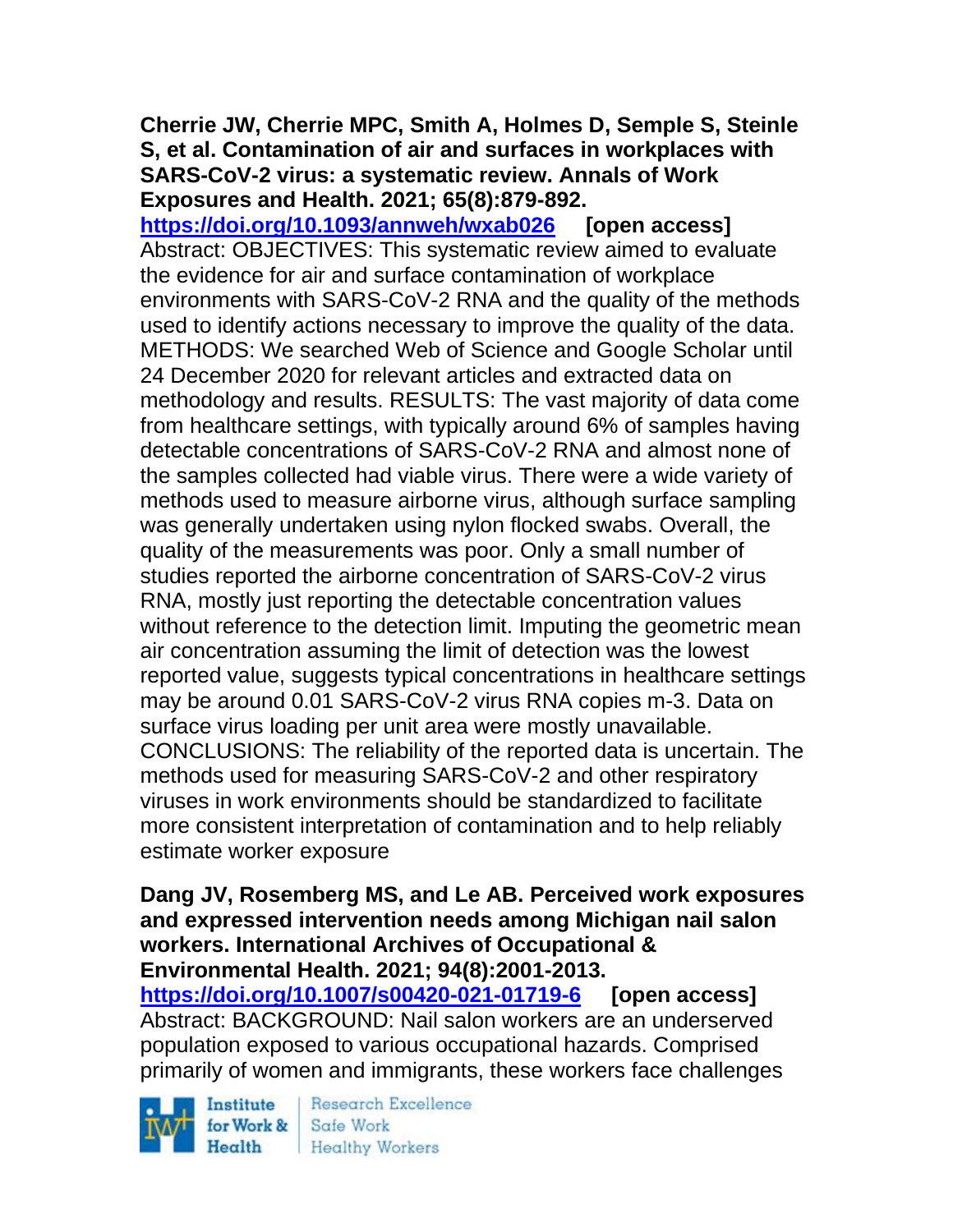that further increase their workplace exposures and adverse health outcomes. Though previous studies have noted nail salon workers' exposures, these studies have yet to explore the workers' insights on intervention needs. This study among Michigan nail salon workers addresses this gap. METHODS: This qualitative study was informed by the phenomenology methodological framework anchored within critical social theory. Participants were recruited from nail salons in Southeast Michigan to partake in focus groups. Interviews were recorded, transcribed, and analyzed using content analysis. RESULTS: Three focus groups were conducted with 13 participants. Three major categories emerged. The first category, workers' perceived work-related stressors, included six themes: lack of standardized policies, regulations, education/training; disconnect between education/training and real-world practice; inadequate knowledge on exposures and safety protocols; unsafe nail products; customer pressure; and immigrant-related pressures. The second category, health issues perceived to be directly related to workplace exposures, included two themes: symptoms experienced due to contact with nail products and symptoms due to poor ergonomics. The third category, participants' perceived intervention needs, included four themes: continuing education; updates with new products; communication with key stakeholders; and partnership building and resource access. CONCLUSIONS: To our knowledge, this is the first qualitative study among U.S. nail salon workers focused in Midwest. In addition to the noted individual and organizational-level interventions, policy level implications are discussed given discrepancies in training and practices across states

#### **Dunn KM, Campbell P, Lewis M, Hill JC, Van Der Windt DA, Afolabi E, et al. Refinement and validation of a tool for stratifying patients with musculoskeletal pain. European Journal of Pain. 2021; 25(10):2081-2093.**

# **<https://doi.org/10.1002/ejp.1821>**

Abstract: BACKGROUND: Patients with musculoskeletal pain in different body sites share common prognostic factors. Using prognosis to stratify and treatment match can be clinically and costeffective. We aimed to refine and validate the Keele STarT MSK Tool for prognostic stratification of musculoskeletal pain patients. METHODS: Tool refinement and validity was tested in a prospective

Institute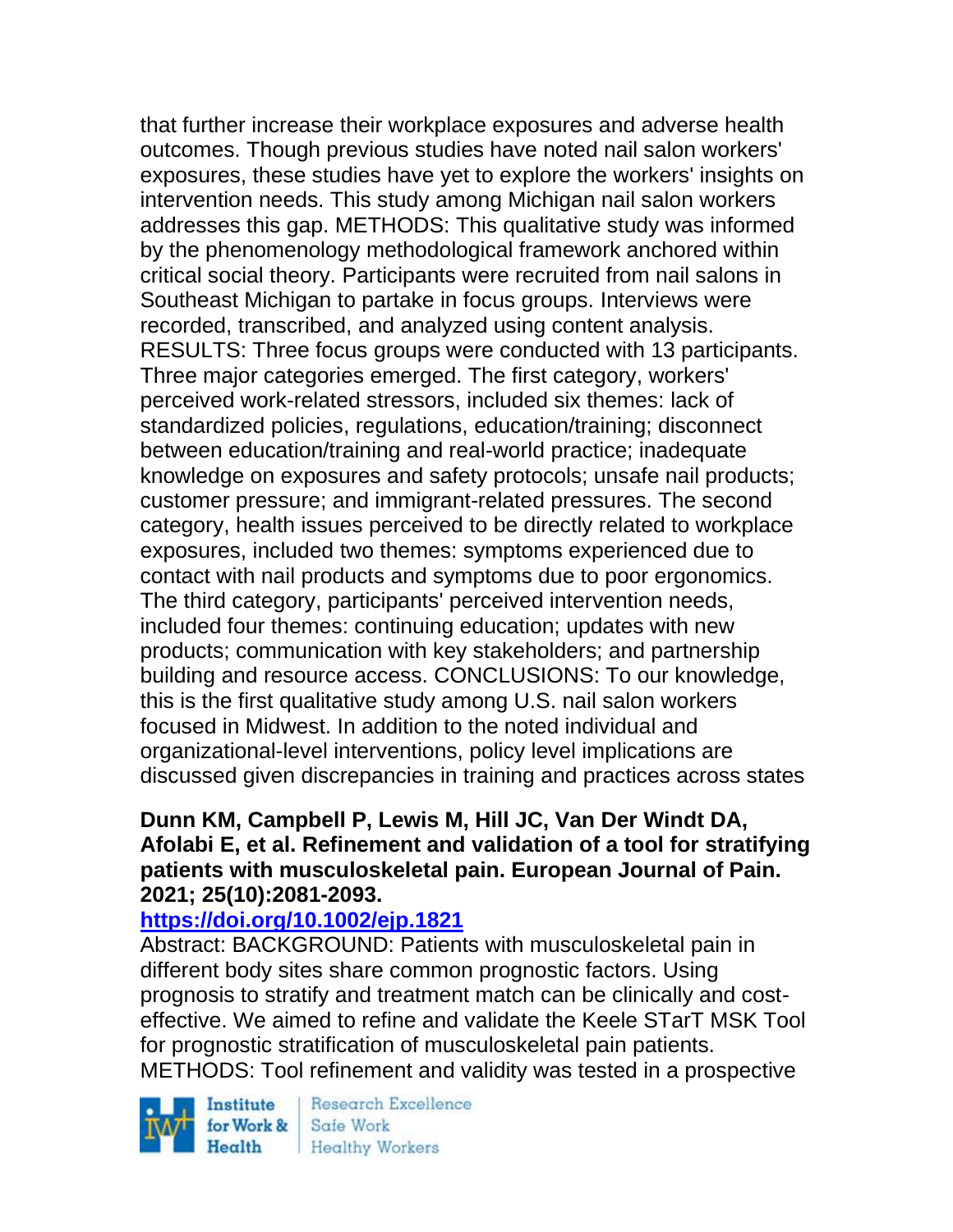cohort study, and external validity examined in a pilot cluster randomized controlled trial (RCT). Study population comprised 2,414 adults visiting U.K. primary care with back, neck, knee, shoulder or multisite pain returning postal questionnaires (cohort: 1,890 [40% response]; trial: 524). Cohort baseline questionnaires included a draft tool plus refinement items. Trial baseline questionnaires included the Keele STarT MSK Tool. Physical health (SF-36 Physical Component Score [PCS]) and pain intensity were assessed at 2- and 6-month cohort follow-up; pain intensity was measured at 6-month trial followup. RESULTS: The tool was refined by replacing (3), adding (3) and removing (2) items, resulting in a 10-item tool. Model fit (R(2) ) was 0.422 and 0.430 and discrimination (c statistic) 0.839 and 0.822 for predicting 6-month cohort PCS and pain (respectively). The tool classified 24.9% of cohort participants at low, 41.7% medium and 33.4% high risk, clearly discriminating between subgroups. The tool demonstrated model fit of 0.224 and discrimination 0.73 in trial participants. Multiple imputation confirmed robustness of findings. CONCLUSIONS: The Keele STarT MSK Tool demonstrates good validity and acceptable predictive performance and clearly identifies groups of musculoskeletal pain patients with different characteristics and prognosis. Using prognostic information for stratification and treatment matching may be clinically/cost-effective. SIGNIFICANCE: The paper presents the first musculoskeletal pain prognostic stratification tool specifically for use among all primary care patients with the five most common musculoskeletal pain presentations (back, neck, knee, shoulder or multisite pain). The Keele STarT MSK Tool identifies groups of musculoskeletal pain patients with clearly different characteristics and prognosis. Using this tool for stratification and treatment matching may be clinically and cost-effective

#### **Fukui S, Salyers MP, Morse G, and Rollins AL. Factors that affect quality of care among mental health providers: focusing on job stress and resources. Psychiatric Rehabilitation Journal. 2021; 44(3):204-211.**

## **<https://doi.org/10.1037/prj0000469>**

Abstract: Objective: High-quality, person-centered care is a priority for mental health services. The current study conducted secondary data analysis to examine the impact of job stress (i.e., interaction with high-risk consumer cases, increased caseload, emotional exhaustion)

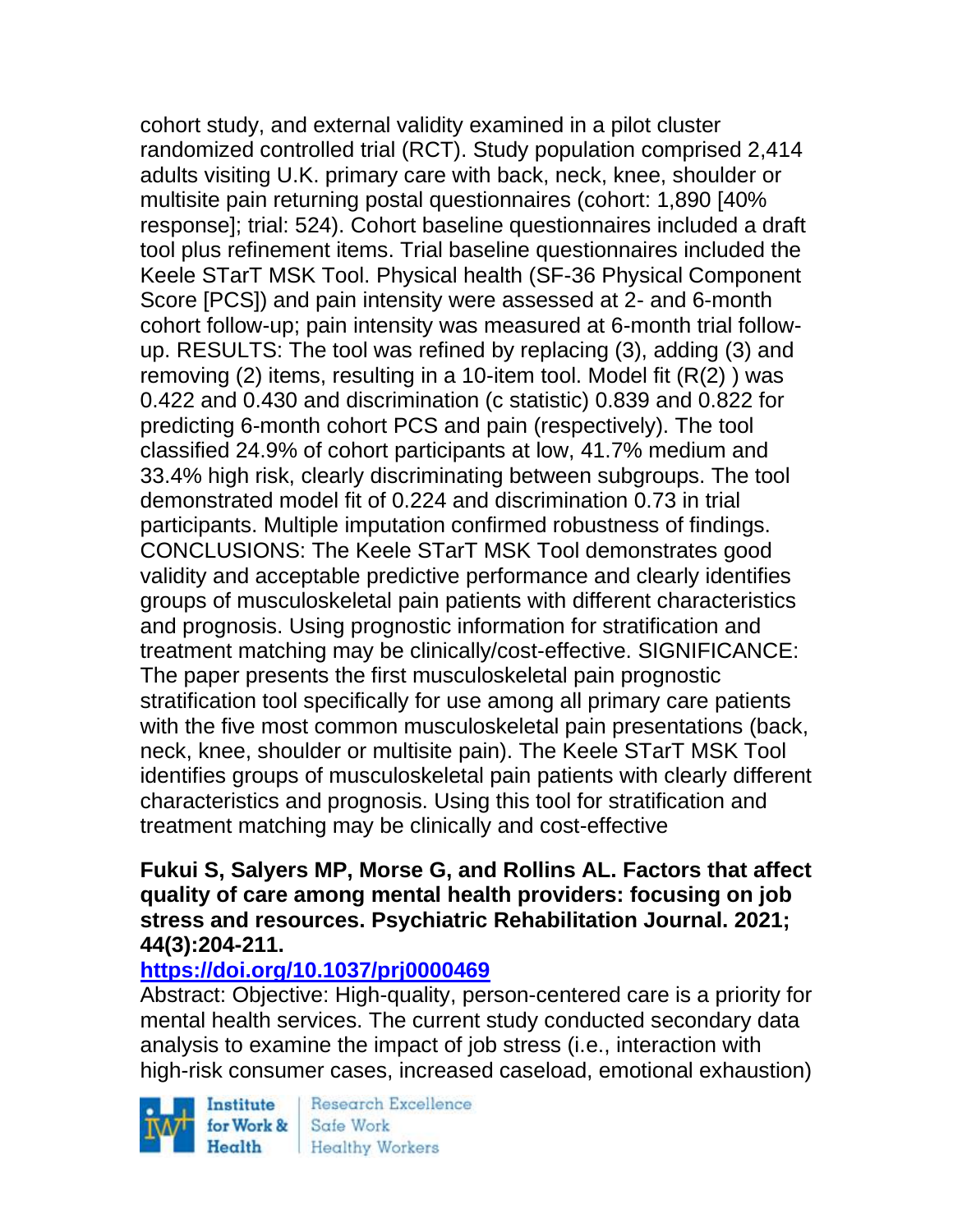and resources (i.e., increased organizational and supervisory support, autonomy, role clarity) on providers' perceived quality of care. Methods: Data consisted of 145 direct care providers from an urban community mental health center. Structural equation modeling was used for testing the hierarchical regression model, sequentially adding job stress and resource variables in the prediction models for the quality of care (i.e., person-centered care, discordant care [conflict with consumers and tardiness]). Results: Person-centered care was positively associated with increased role clarity, organizational support, and larger caseload size, while a lower level of discordant care was associated with lower emotional exhaustion, smaller caseload size, less interaction with high-risk consumer cases, and with increased role clarity. Conclusions and Implications for Practice: Resources on the job may be particularly important for improved person-centered care, and lowering job stress may help reduce discordant care. The current study suggests the need for the mental health organizations to attend to both job stress and resources for providers to improve the quality of care. (PsycInfo Database Record (c) 2021 APA, all rights reserved)

#### **Harris MA, Kim J, and Demers P. Metabolic health measurements of shift workers in a national cross-sectional study: results from the Canadian Health Measures Survey. American Journal of Industrial Medicine. 2021; 64(11):895-904. <https://doi.org/10.1002/ajim.23283>**

Abstract: BACKGROUND: Shift work exposure may be a concern for a range of health effects, including metabolic health outcomes such as insulin resistance, high body weight, and abdominal obesity. METHODS: We analyzed shift work and indicators of metabolic health (overweight/obesity defined by body mass index, self-reported changes in body mass index (BMI) in previous 1 and 10 years, waist circumference, waist-to-hip ratio, and insulin resistance assessed by the homeostasis model assessment 2 (HOMA-2-IR)) in the crosssectional Canadian Health Measures Survey (CHMS). We analyzed descriptive characteristics of shift workers (regular night, evening, and rotating shift) and used multivariable linear regression to examine the association between two definitions of shift work exposure and measures of metabolic health, adjusted for age, sex, daily energy expenditure, sleep, and poor dietary quality. RESULTS: 5470

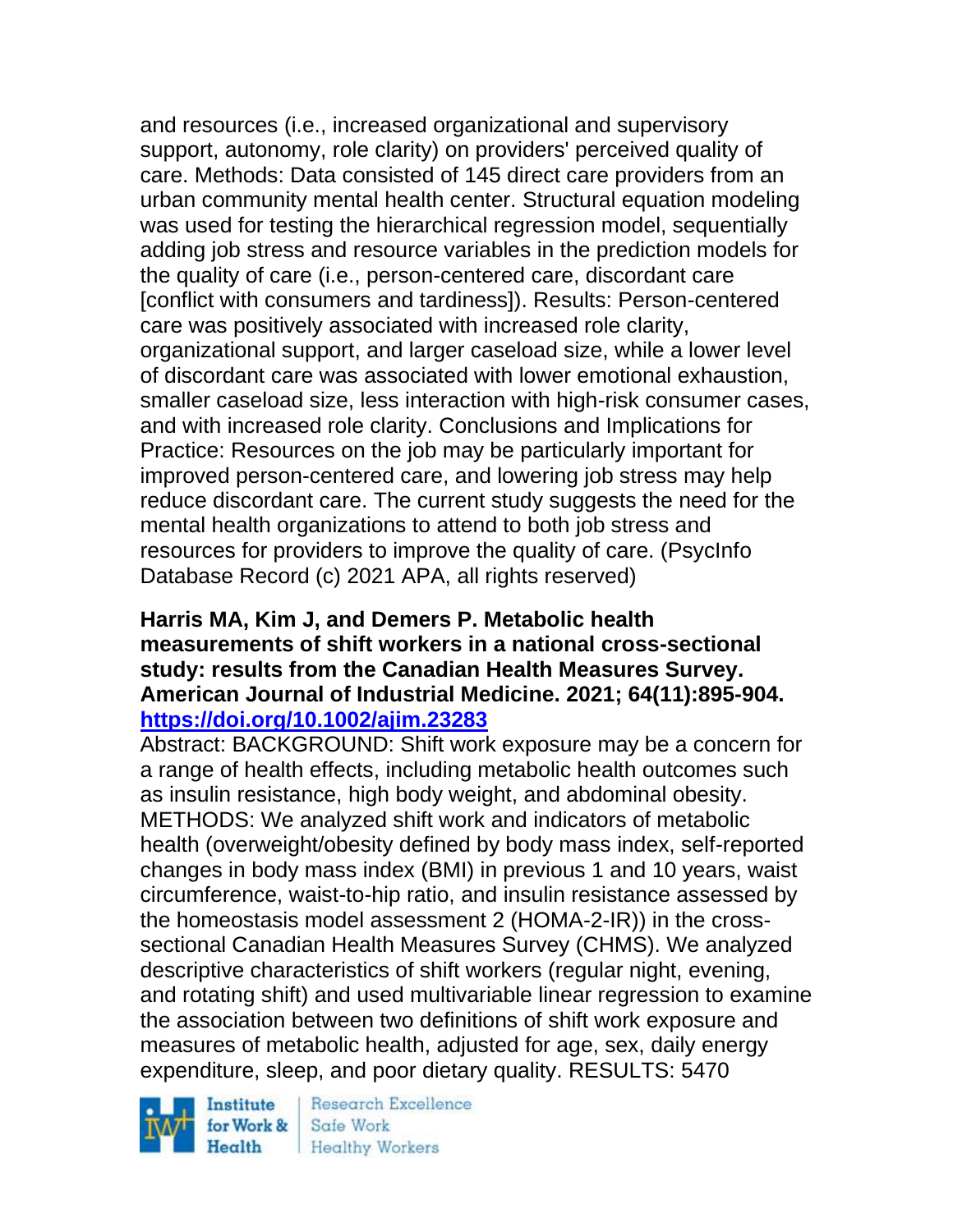anthropometry (2637 fasting) participants in CHMS Cycles 1 and 2 were included, of whom 16.5% worked regular evening, night, or rotating shifts. Shift workers were younger and slept longer hours than non-shift workers. Bivariate associations showed inverse relationships between shift work and BMI, waist circumference, waistto-hip ratio, and HOMA-2-IR. In adjusted analyses, BMI was inversely related to shift work, and other metabolic health outcomes showed no significant associations. CONCLUSIONS: Healthy worker effects (including self-selection of exposure) could explain inverse relationships, particularly as the cross-sectional design only allowed assessment of current exposure. Key strengths include the population-based design and measurement of metabolic health indicators. Results underscore the importance of consideration of the health of shift workers following departure from the exposed population

**Iskander N and Lowe N. Turning rules into resources: worker enactment of labor standards and why it matters for regulatory federalism. ILR Review. 2021; 74(5):1258-1282. <https://doi.org/10.1177/0019793921994822>** 

#### **Jackson H, Young NAE, and Taylor D. Beyond question wording: how survey design and administration shape estimates of disability. Disability and Health Journal. 2021; 14(4):101115. <https://doi.org/10.1016/j.dhjo.2021.101115>**

Abstract: BACKGROUND: Between 2008 and 2014, annual estimates of disability prevalence among U.S. adults varied somewhat across federal surveys that use a standardized measure of disability, but trends over-time were relatively stable and consistent. In 2014, however, estimates of disability from the Survey of Income and Program Participation (SIPP) increased markedly relative to previous years and were much higher than disability estimates from other federal surveys. OBJECTIVE: To examine why disability prevalence among adults aged 40 and older substantially increased in the first wave of the 2014 SIPP Panel. METHODS: We consider three factors that may have contributed to the rise in disability: data processing, context effects linked to question order, and sampling. To do so, we compare estimates with and without survey weights and imputed data, analyze supplemental disability-related data collected

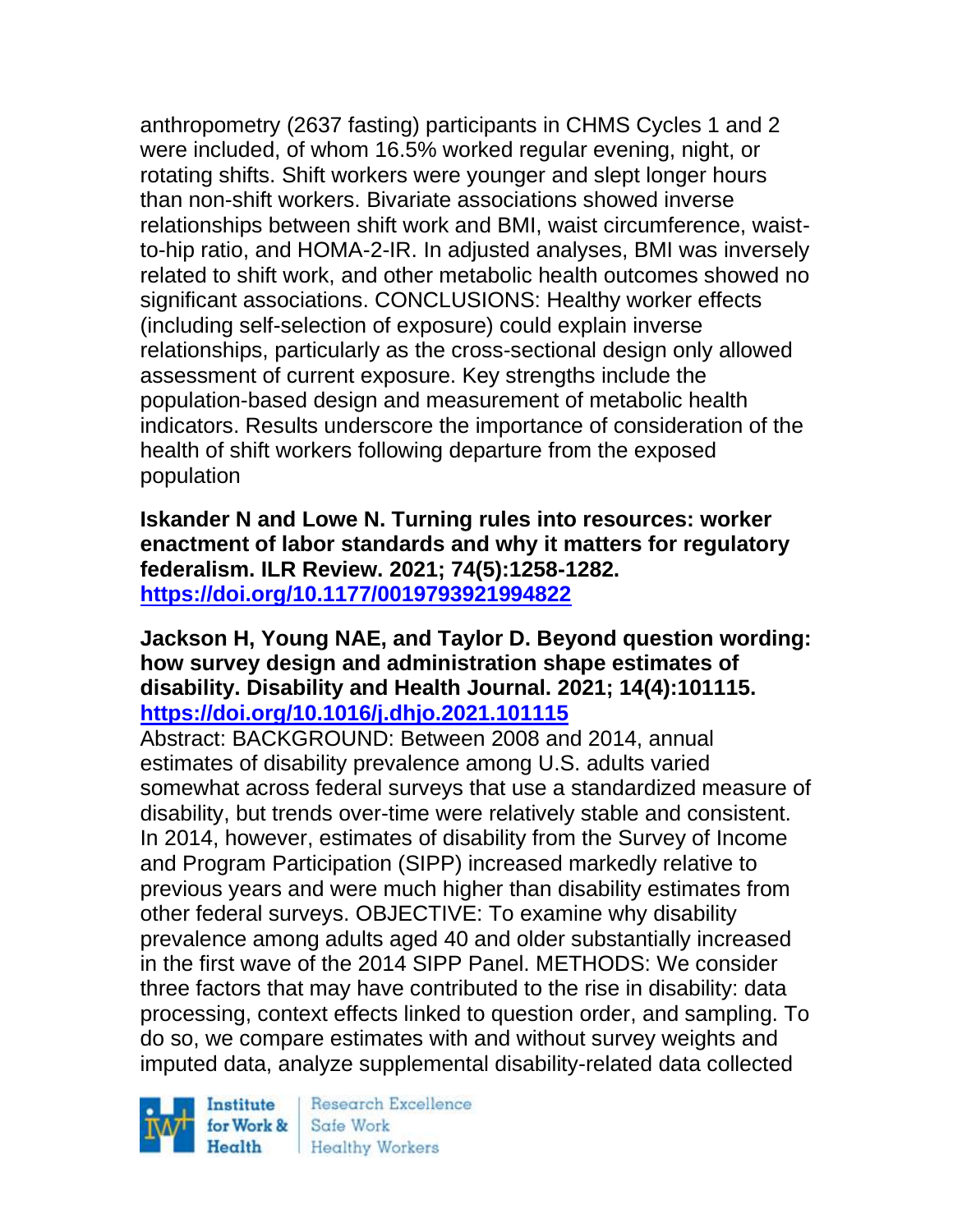among SIPP participants, and employ decomposition analysis to assess what proportion of the increase in disability can be attributed to changes in sample composition. RESULTS: We find evidence that differences in sample composition contributed to the observed rise in disability prevalence in SIPP between 2011 and 2014. There is less evidence that weighting and imputation or context effects played a role. CONCLUSIONS: Previous studies emphasize differences in operationalization and conceptualization of disability as the major factor driving discrepancies in disability estimates. This study suggests that other factors related to survey design and administration may influence disability measurement. Such aspects of surveys, like question order and sampling, may be difficult to standardize, leading to meaningful cross-survey differences in disability estimates

#### **Kino S, Hsu YT, Shiba K, Chien YS, Mita C, Kawachi I, et al. A scoping review on the use of machine learning in research on social determinants of health: trends and research prospects. SSM - Population Health. 2021; 15:100836.**

**<https://doi.org/10.1016/j.ssmph.2021.100836> [open access]** Abstract: Background: Machine learning (ML) has spread rapidly from computer science to several disciplines. Given the predictive capacity of ML, it offers new opportunities for health, behavioral, and social scientists. However, it remains unclear how and to what extent ML is being used in studies of social determinants of health (SDH). Methods: Using four search engines, we conducted a scoping review of studies that used ML to study SDH (published before May 1, 2020). Two independent reviewers analyzed the relevant studies. For each study, we identified the research questions, Results, data, and algorithms. We synthesized our findings in a narrative report. Results: Of the initial 8097 hits, we identified 82 relevant studies. The number of publications has risen during the past decade. More than half of the studies ( $n = 46$ ) used US data. About 80% ( $n = 66$ ) utilized surveys, and  $70\%$  (n = 57) employed ML for common prediction tasks. Although the number of studies in ML and SDH is growing rapidly, only a few studies used ML to improve causal inference, curate data, or identify social bias in predictions (i.e., algorithmic fairness). Conclusions: While ML equips researchers with new ways to measure health outcomes and their determinants from non-

Institute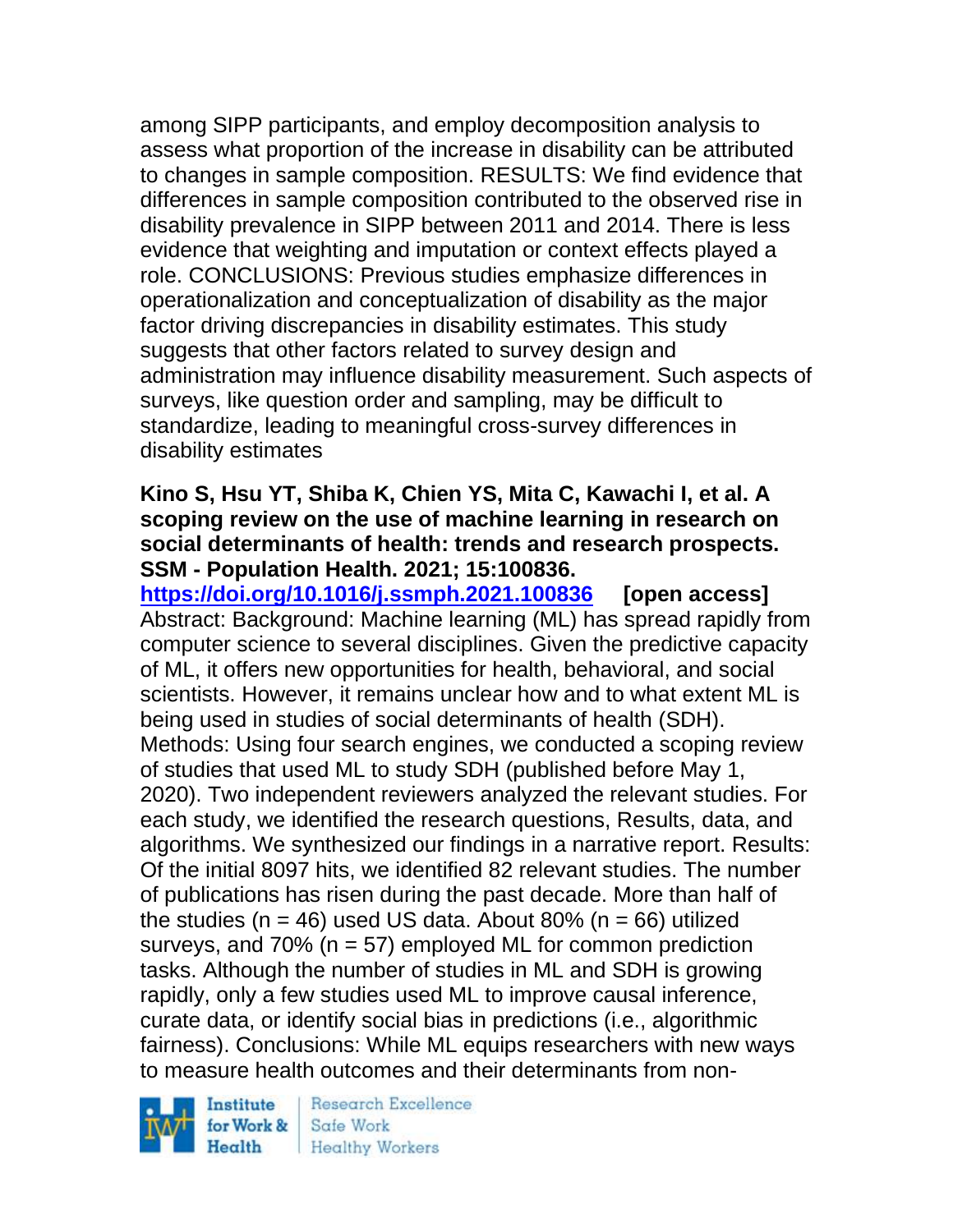conventional sources such as text, audio, and image data, most studies still rely on traditional surveys. Although there are no guarantees that ML will lead to better social epidemiological research, the potential for innovation in SDH research is evident as a result of harnessing the predictive power of ML for causality, data curation, or algorithmic fairness.

### **LoMartire R, Bjork M, Dahlstrom O, Constan L, Frumento P, Vixner L, et al. The value of interdisciplinary treatment for sickness absence in chronic pain: a nationwide register-based cohort study. European Journal of Pain. 2021; 25(10):2190-2201. <https://doi.org/10.1002/ejp.1832>**

Abstract: BACKGROUND: Interdisciplinary treatment (IDT) is an internationally recommended intervention for chronic pain, despite inconclusive evidence of its effects on sickness absence. METHODS: With data from 25,613 patients in Swedish specialist healthcare, we compared sickness absence, in the form of both sick leave and disability pensions, over a 5-year period between patients either allocated to an IDT programme or to other/no interventions (controls). To obtain population-average estimates, a Markov multistate model with theory-based inverse probability weights was used to compute both the proportion of patients on sickness absence and the total sickness absence duration. RESULTS: IDT patients were more likely than controls to receive sickness absence benefits at any given time (baseline: 49% vs. 46%; 5-year follow-up: 36% vs. 35%), and thereby also had a higher total duration, with a mean (95% CI) of 67 (87, 48) more days than controls over the 5-year period. Intriguingly, sick leave was higher in IDT patients (563 [552, 573] vs. 478 [466, 490] days), whereas disability pension was higher in controls (152 [144, 160] vs. 169 [161, 178] days). CONCLUSION: Although sickness absence decreased over the study period in both IDT patients and controls, we found no support for IDT decreasing sickness absence more than other/no interventions in chronic pain patients. SIGNIFICANCE: In this large study of chronic pain patients in specialist healthcare, sickness absence is compared over a 5-year period between patients in an interdisciplinary treatment programme and other/no interventions. Sickness absence decreased over the study period in both groups; however, there was no support for that it

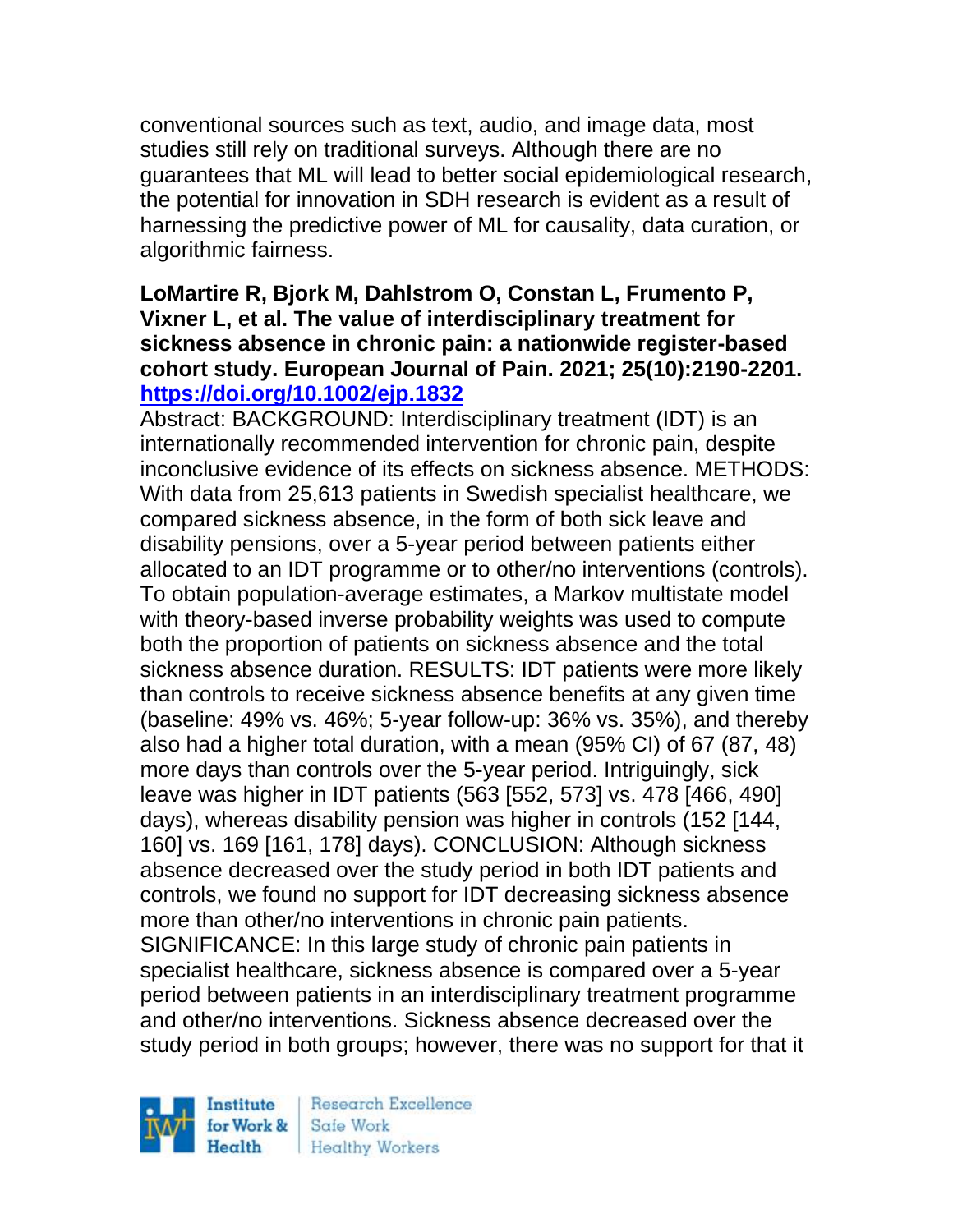decreased more with interdisciplinary treatment than alternative interventions

#### **Michael J and Gorucu S. Occupational tree felling fatalities: 2010-2020. American Journal of Industrial Medicine. 2021; 64(11):969-977.**

#### **<https://doi.org/10.1002/ajim.23286>**

Abstract: BACKGROUND: Logging and landscape work are among the most hazardous occupations, and one of the most dangerous tasks in these occupations is tree felling. While much research has been conducted to examine fatalities from logging and landscape services, there is a dearth of research looking specifically at tree felling. There is a need to focus on hazards associated with tree felling activities so that proactive prevention strategies can be developed. METHODS: An Occupational Safety and Health Administration (OSHA) database was used to identify occupational tree-felling fatalities in the United States during the period from 2010 through the first half of 2020. We compared data for the two industry segments of logging and landscaping services. RESULTS: There were 314 fatalities over the period. The victims were overwhelmingly male with the median age being 43. Struck-by was the number one event type causing fatalities, with the head being the number one body part involved in fatalities. Falls from elevation was the only event type significantly different between the logging and landscaping industries. Poor decision-making is noted as a key component of fatal incidents, but bystanders were fatally injured due to the actions of others. CONCLUSIONS: Tree felling is one of the most hazardous activities for both loggers and commercial landscapers and is a common cause of fatalities; significant differences in events and source are encountered in those two occupations. Loggers should continue efforts to adopt mechanized harvesting methods. Landscape services tree fellers should receive training related to fall prevention

**Mueller AK, Singh A, Webber MP, Hall CB, Prezant DJ, and Zeig-Owens R. PTSD symptoms, depressive symptoms, and subjective cognitive concerns in WTC-exposed and non-WTCexposed firefighters. American Journal of Industrial Medicine. 2021; 64(10):803-814.** 

**<https://doi.org/10.1002/ajim.23285>** 

Institute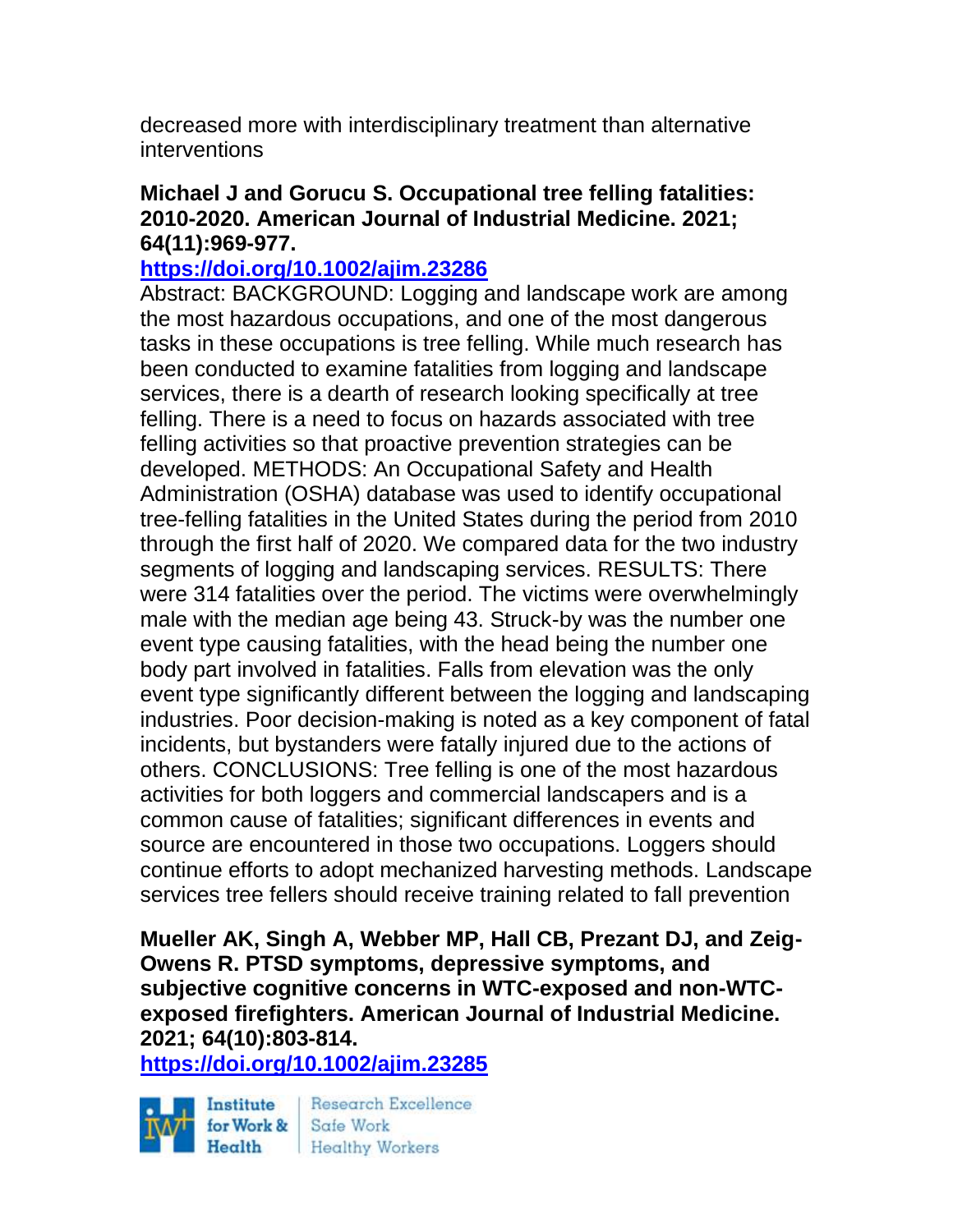Abstract: Background: Firefighting has been associated with posttraumatic stress disorder (PTSD) and other mental health conditions. We previously found that among Fire Department of the City of New York (FDNY) responders to the World Trade Center (WTC) disaster, higher-intensity WTC-exposure predicted PTSD symptoms, depressive symptoms, and subjective cognitive concerns. The present study aims to compare these symptoms in the FDNY WTC-exposed cohort versus a comparison cohort of non-FDNY, non-WTC-exposed firefighters. Methods: The study population included WTC-exposed male firefighters from FDNY (N = 8466) and non-WTC-exposed male firefighters from Chicago (N = 1195), Philadelphia ( $N = 770$ ), and San Francisco ( $N = 650$ ) fire departments who were employed on 9/11/2001 and completed a health questionnaire between 3/1/2018 and 12/31/2020. Current PTSD symptoms, depressive symptoms, and subjective cognitive concerns were assessed via validated screening instruments. Multivariable linear regression analyses stratified by fire department estimated the impact of covariates on each outcome. Results: Adjusted mean PTSD symptom scores ranged from  $23.5 \pm 0.6$  in Chicago firefighters to  $25.8 \pm 0.2$  in FDNY, and adjusted mean depressive symptom scores ranged from  $7.3 \pm 0.5$  in Chicago to  $9.4 \pm 0.6$  in Philadelphia. WTC-exposure was associated with fewer subjective cognitive concerns ( $\beta$  = -0.69  $\pm$  0.05, p < .001) after controlling for covariates. Across cohorts, older age was associated with more cognitive concerns, but fewer PTSD and depressive symptoms. Conclusions: WTC-exposed firefighters had fewer cognitive concerns compared with non-WTC-exposed firefighters. We were unable to estimate associations between WTC exposure and PTSD symptoms or depressive symptoms due to variability between non-WTC-exposed cohorts. Longitudinal follow-up is needed to assess PTSD, depressive, and cognitive symptom trajectories in firefighter populations as they age.

**Navarro A, Llorens C, Salas-Nicas S, and Moncada S. Going to work with COVID-19 symptoms among non-sanitary (or sociosanitary) workers: an issue of social inequality. Public Health. 2021; 198:6-8.** 

**<https://doi.org/10.1016/j.puhe.2021.06.022> [open access]** Abstract: OBJECIVES: To describe the characteristics of the workers

Institute for Work & Safe Work

Research Excellence Health Healthy Workers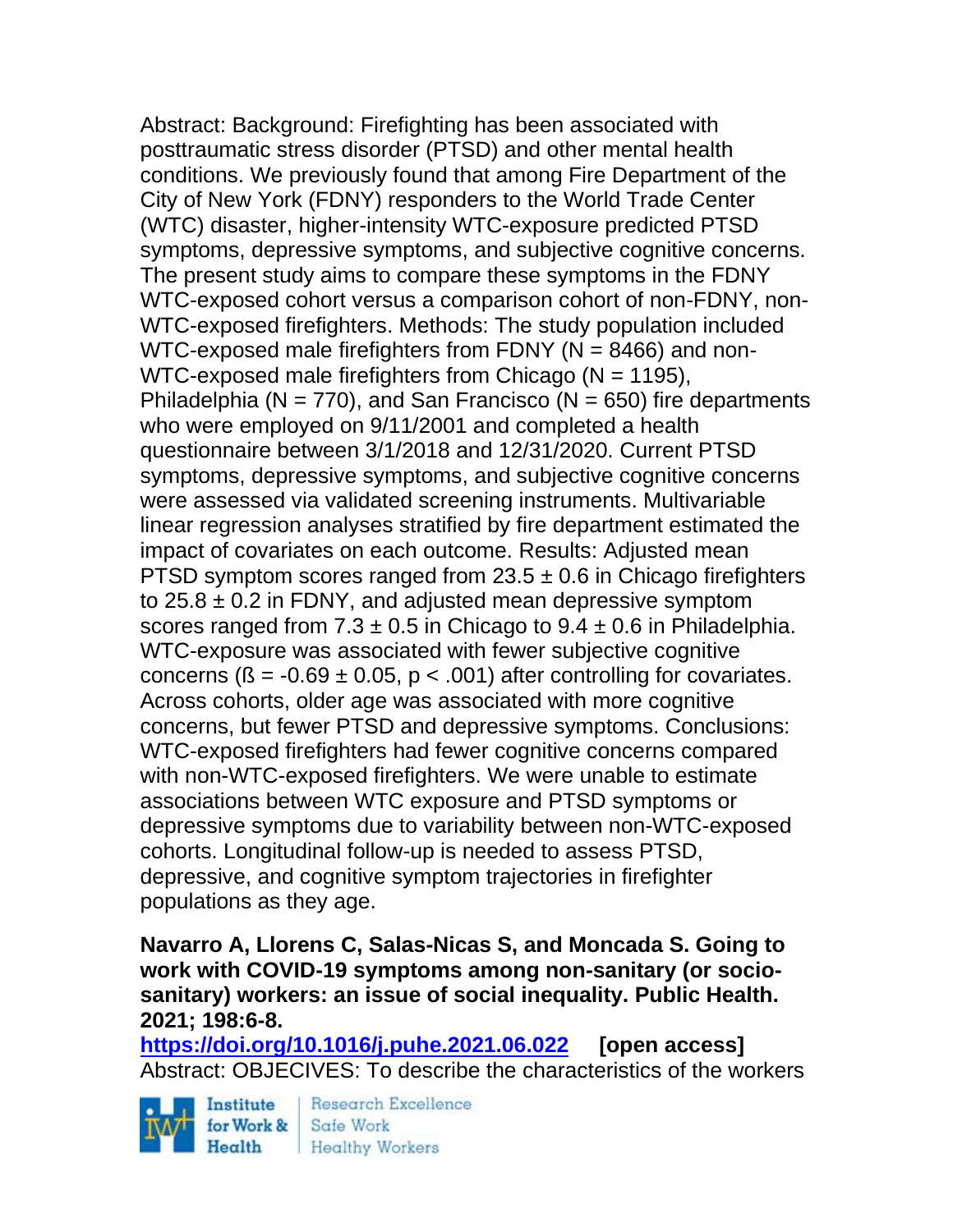of activity sectors other than sanitary and socio-sanitary, who go to work with COVID-19 symptoms (GWC19S) during the lockdown or first phase of the lockdown de-escalation in Spain. STUDY DESIGN: An observational cross-sectional study based on a convenience sample selected from the COTS online survey. METHODS: A crosssectional study based on a sample of  $n = 9601$  workers. Descriptive analyses were performed calculating GWC19S prevalences and fitting robust Poisson regressions to obtain crude and adjusted prevalence ratios. RESULTS: The overall GWC19S prevalence is 5.6%, greater in young people (8.7%), manual workers (8.7%), workers with low salaries (9.5%), and workers of essential sectors (7.4%). Among those workers who went to work regularly to their workplaces, the GWC19S prevalence is 10.0%, greater in young (15.1%), workers with low salaries (14.2%), and women (13.2%). CONCLUSIONS: The axes of inequality of the labor market are clearly represented in the GWC19S phenomenon

### **Rao A, Ma H, Moloney G, Kwong JC, Juni P, Sander B, et al. A disproportionate epidemic: COVID-19 cases and deaths among essential workers in Toronto, Canada. Annals of Epidemiology. 2021; 63:63-67.**

**<https://doi.org/10.1016/j.annepidem.2021.07.010> [open access]** Abstract: Shelter-in-place mandates and closure of nonessential businesses have been central to COVID19 response strategies including in Toronto, Canada. Approximately half of the working population in Canada are employed in occupations that do not allow for remote work suggesting potentially limited impact of some of the strategies proposed to mitigate COVID-19 acquisition and onward transmission risks and associated morbidity and mortality. We compared per-capita rates of COVID-19 cases and deaths from January 23, 2020 to January 24, 2021, across neighborhoods in Toronto by proportion of the population working in essential services. We used person-level data on laboratory-confirmed COVID-19 community cases and deaths, and census data for neighborhoodlevel attributes. Cumulative per-capita rates of COVID-19 cases and deaths were 3.3-fold and 2.5-fold higher, respectively, in neighborhoods with the highest versus lowest concentration of essential workers. Findings suggest that the population who continued to serve the essential needs of society throughout COVID-

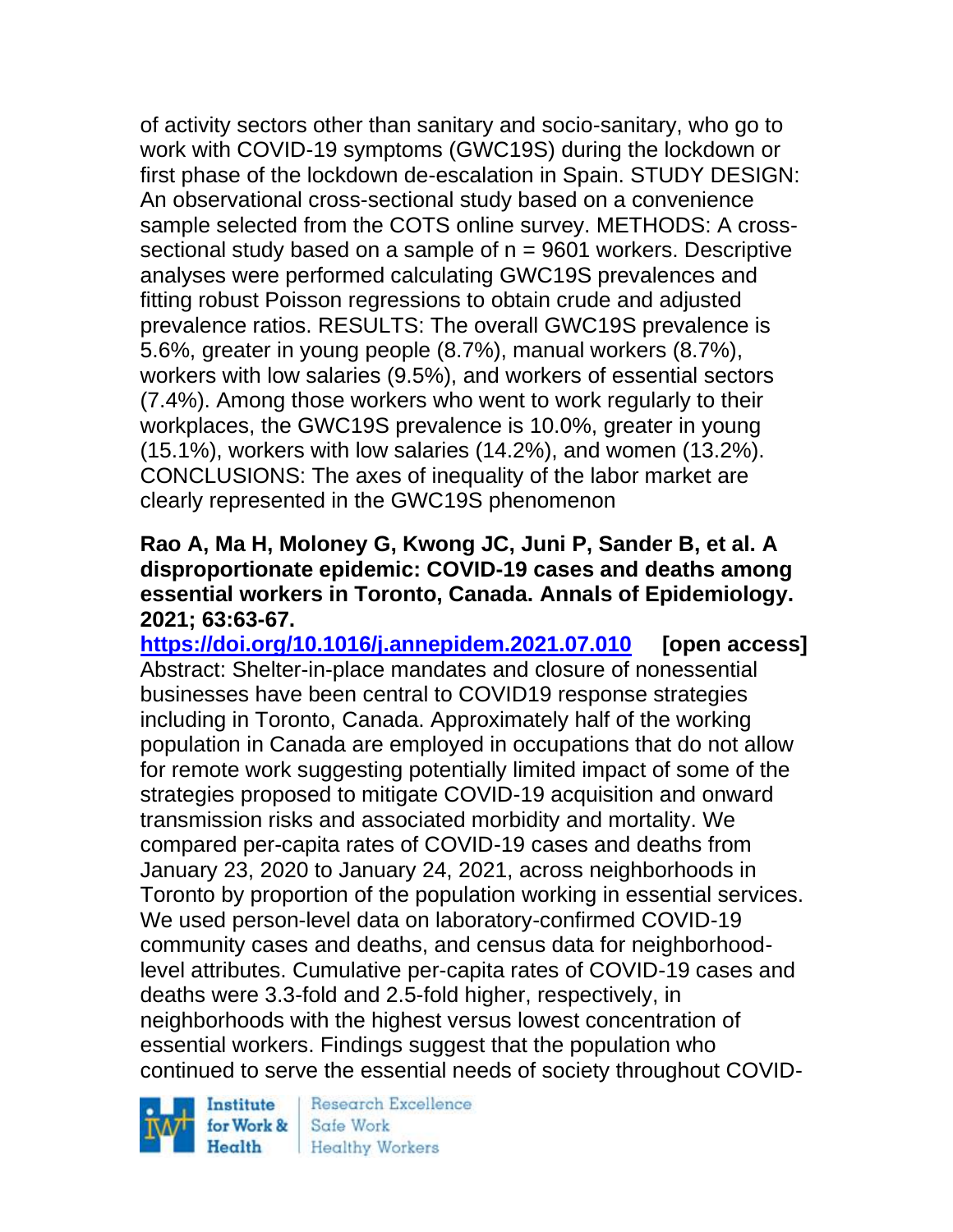19 shouldered a disproportionate burden of transmission and deaths. Taken together, results signal the need for active intervention strategies to complement restrictive measures to optimize both the equity and effectiveness of COVID-19 responses

# **da Rosa ACF, Lapasini Leal GC, Galdamez EVC, and de Souza RCT. Risk management in occupational safety: a systematic mapping. Work. 2021; 70(1):147-166.**

### **<https://doi.org/10.3233/WOR-213561>**

Abstract: BACKGROUND: Occupational safety risk management is a systemic process capable of promoting technical engineering solutions, considering a wide range of predictable, unexpected and subjective factors related to accident occurrences. In Brazil, the behavior of managers in relation to risk management tends to be reactive, and facilitates access to information for crucial practical and academic purposes when it comes to changing the attitude of managers, so that their actions become increasingly more proactive. OBJECTIVE: To identify, classify, analyze, and discuss the existing literature related to the topic, produced from 2008 to 2020, besides contributing to a broader understanding of risk management in occupational safety. METHODS: We did a systematic literature mapping. The research process was documented starting by the planning stage. Afterwards, the focus was on research conduction and information synthesis. RESULTS: Knowledge systematization and stratification about OHS risk management through various perspectives to identify, analyze and manage risks in the workplace. Were identified 37 tools for identifying and analyzing risks, management-related practices and future research trends. CONCLUSIONS: The set of tools and management practices identified can be used as a support for decision making in the selection process of tools and practices to reduce risks and improve occupational safety. Also, the results can help target future research

**Stevens ML, Karstad K, Mathiassen SE, Januario LB, Holtermann A, and Hallman DM. What determines step-rate at work? An investigation of factors at the shift, worker, ward, and nursing home levels in eldercare. Annals of Work Exposures and Health. 2021; 65(8):919-927.** 

**<https://doi.org/10.1093/annweh/wxab027> [open access]**

Institute Health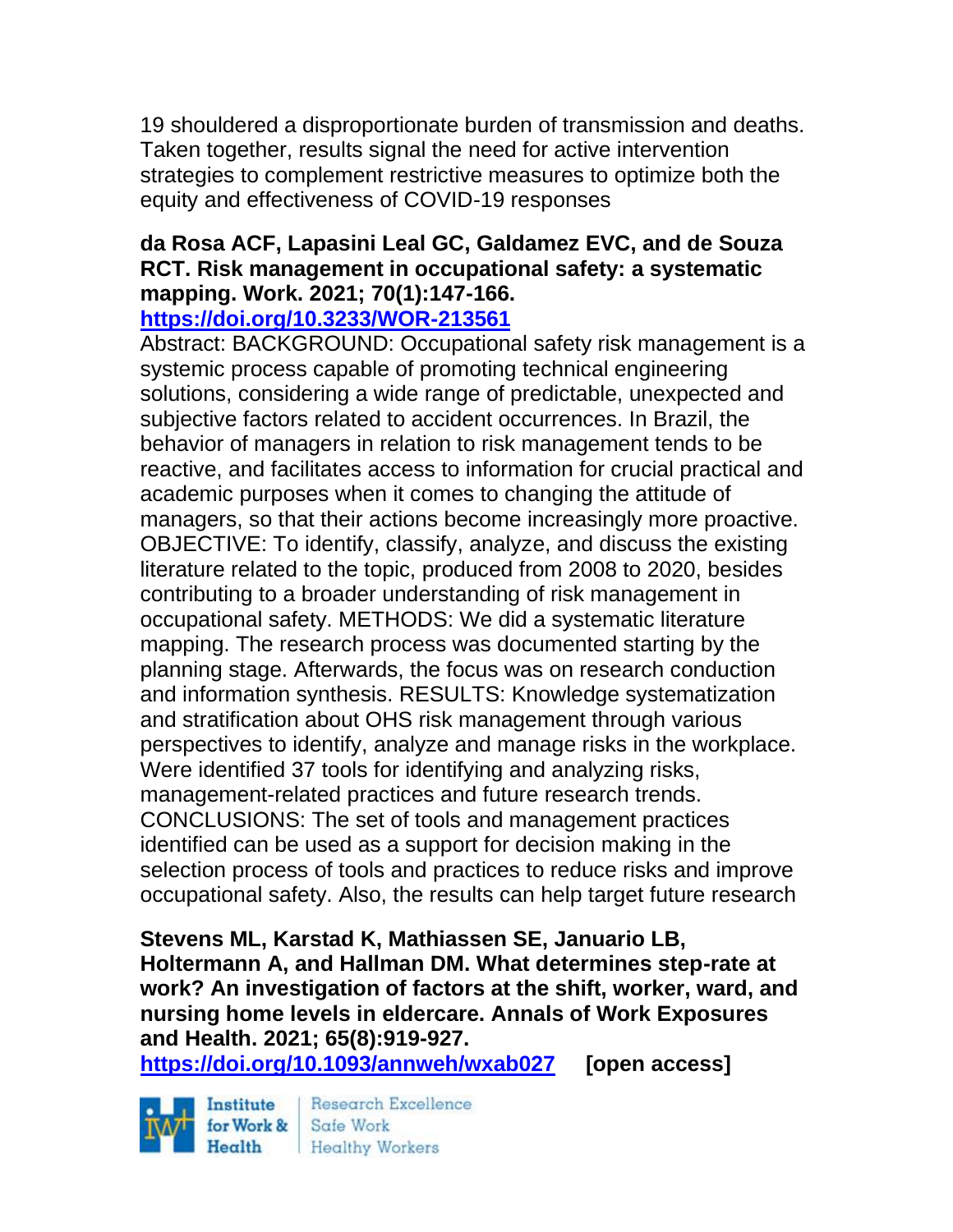Abstract: OBJECTIVES: Current knowledge on the determinants of step-rate at different organizational levels is limited. Thus, our aim was to identify, in eldercare, at what workplace level differences in step-rate occur and to identify determinants of workers' step-rate at these levels. METHODS: Participants were 420 eldercare workers from 17 nursing homes (126 wards) in Denmark. Accelerometry was used to assess step-rate (steps per hour) of workers over multiple shifts. We assessed various determinants at different levels of the workplace, i.e. at the (i) shift, (ii) worker, (iii) ward, and (iv) nursing home levels. Variance components analysis identified the percentage contribution to total variance in step-rate from each respective level. Multi-level linear regression modelling was used to investigate the association between candidate determinants at each level and steprate. RESULTS: Differences in eldercare workers' step-rate occurred primarily between shifts (within workers; 44.9%) and between workers (within wards; 49.1%). A higher step-rate was associated with: (i) weekend and evening shifts (versus weekday/day); (ii) job as a care helper (versus care aide) and an increased proportion of time spent on direct care tasks; (iii) working in a somatic ward (versus dementia), an increased resident-staff ratio and permission to take unscheduled breaks; and (iv) lack of elevators. CONCLUSIONS: We found that nearly all variability in step-rate in eldercare work occurs between shifts (within workers) and between workers (within wards). The main determinants of step-rate were related to the type of shift, type of work tasks, staffing ratio, break policy, and availability of elevators

#### **Vallmuur K, McCreanor V, Cameron C, Watson A, Shibl R, Banu S, et al. Three Es of linked injury data: episodes, encounters and events. Injury Prevention. 2021; 27(5):479-489. <https://doi.org/10.1136/injuryprev-2020-044098>**

Abstract: BACKGROUND: Treatment and recovery times following injury can be lengthy, comprising multiple interactions with the hospital system for initial acute care, subsequent rehabilitation and possible re-presentation due to complications. AIMS: This article aims to promote the use of consistent terminology in injury data linkage studies, suggest important factors to consider when managing linked injury data, and encourage thorough documentation and a robust discourse around different approaches to data management to

Institute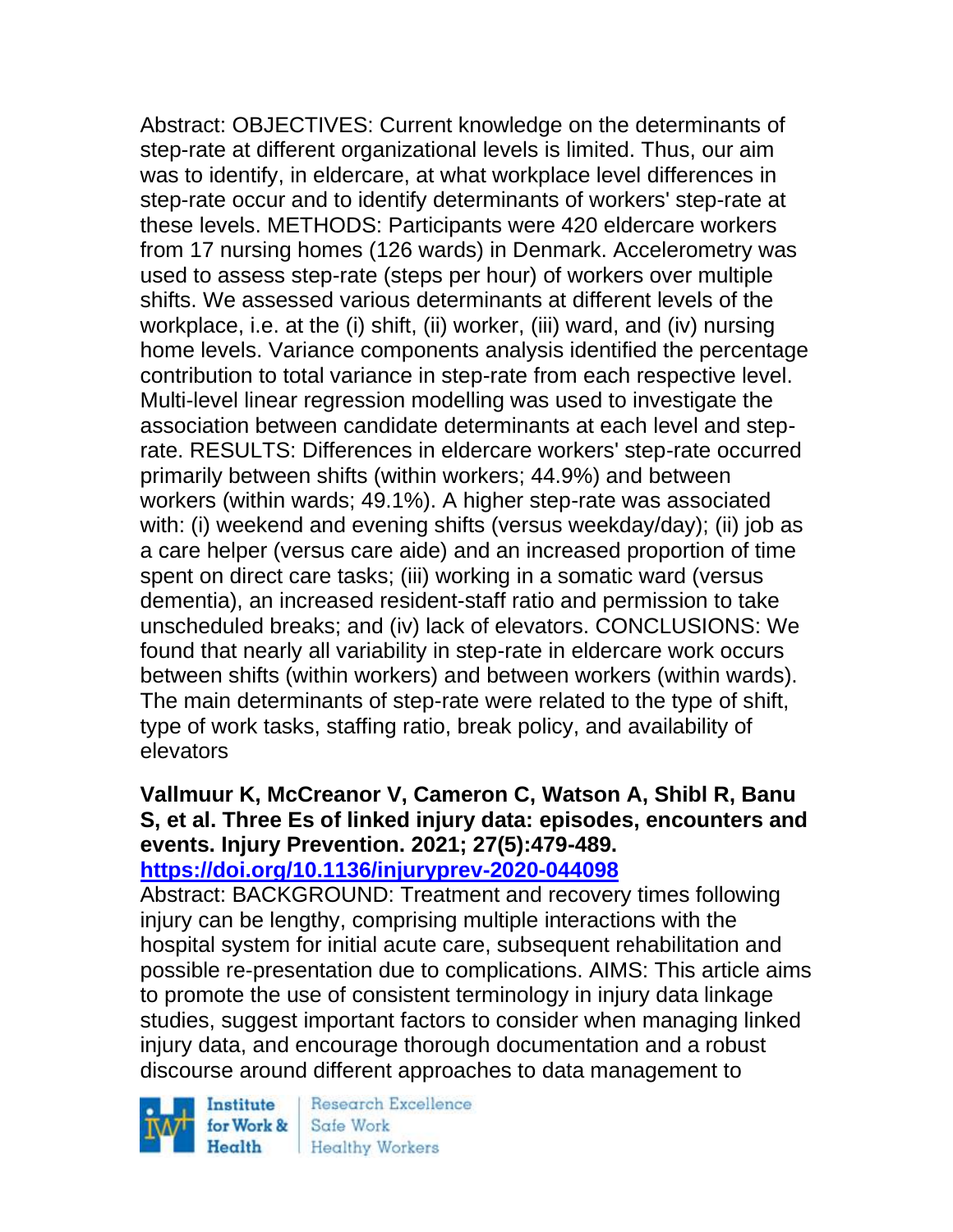ensure reproducibility, consistency and comparability of analyses arising from linked injury data. APPROACH: This paper is presented in sections describing: (1) considerations for identifying injury cohorts, (2) considerations for grouping Episodes into Encounters and (3) considerations for grouping Encounters into Events. Summary tools are provided to aid researchers in the management of linked injury data. DISCUSSION: Careful consideration of decisions made when identifying injury cohorts and grouping data into units of analysis (Episodes/Encounters/Events) is essential when using linked injury data. Choices made have the potential to significantly impact the epidemiological and clinical findings derived from linked injury data studies, which ultimately affect the quality of injury prevention initiatives and injury management policy and practice. It is intended that this paper will act as a call to action for injury linkage methodologists, and those using linked data, to critique approaches, share tools and engage in a robust discourse to further advance the use of linked injury data, and ultimately enhance the value of linked injury data for clinicians and health and social policymakers

#### **Yang CC, Lee KW, Watanabe K, and Kawakami N. The association between shift work and possible obstructive sleep apnea: a systematic review and meta-analysis. International Archives of Occupational & Environmental Health. 2021; 94(8):1763-1772.**

## **<https://doi.org/10.1007/s00420-021-01675-1>**

Abstract: Background: Shift work is a workschedule, since industrial era and some employees work in shift. It causes a desynchronization of the biological clock with consequences on sleep amount and quality, such as insomnia and easy fatigue. Obstructive sleep apnea (OSA) is one of the sleep problems that are getting more and more attention, but studies on the association between shift work and OSA were rare. Herein, we aimed to conduct a systematic review and meta-analysis to investigate the association between shift work and possible OSA. Methods: This study was conducted according to Preferred Reporting Items for Systematic Reviews and Meta-Analyses guidelines. We queried PubMed, Embase, and Web of Science databases using a related set of keywords. The inclusion criteria were as follows: (1) participants were adult employees hired by a company or organization; (2) exposure was shift work; and (3)